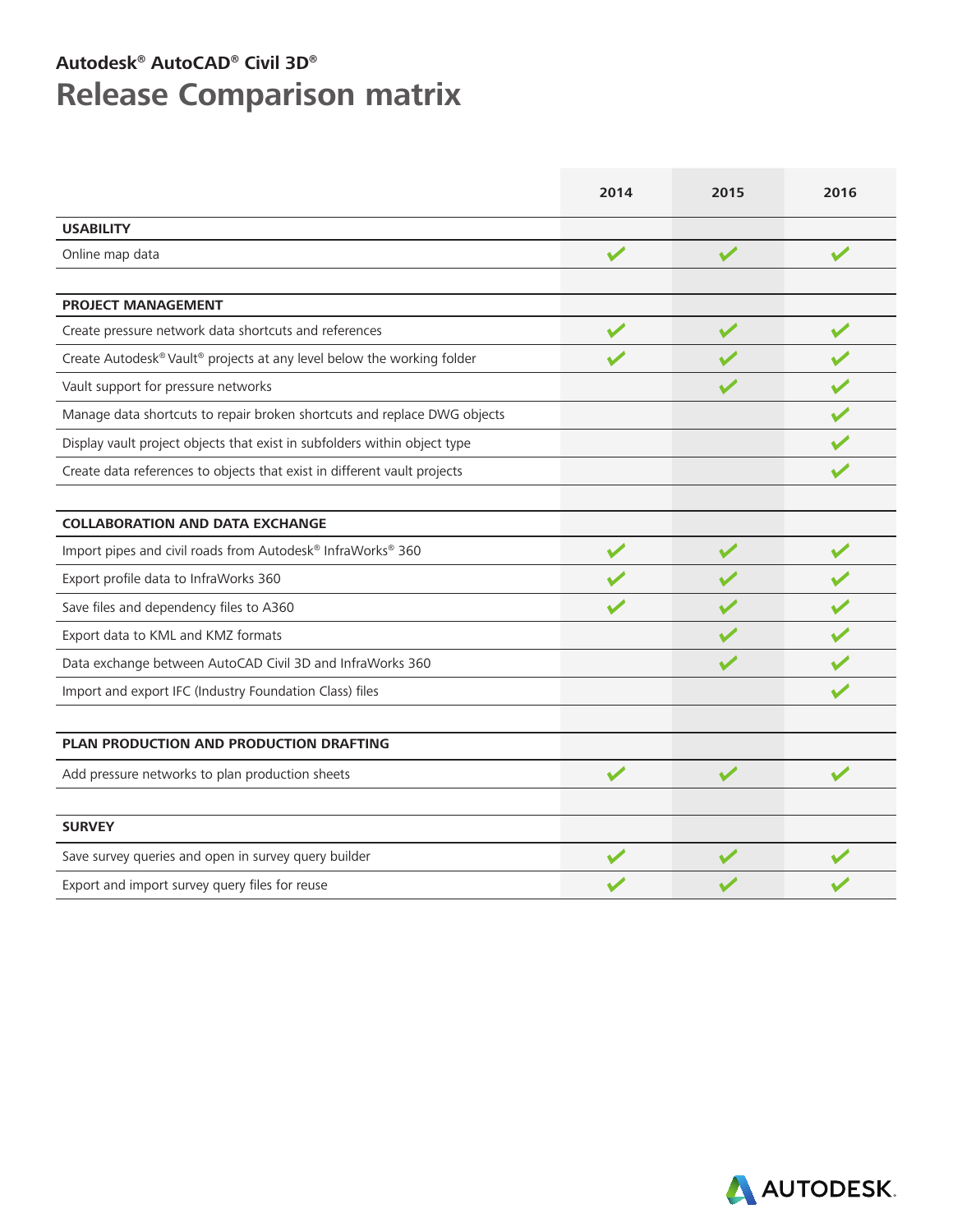|                                                                                | 2014                 | 2015         | 2016         |
|--------------------------------------------------------------------------------|----------------------|--------------|--------------|
| <b>POINT CLOUDS</b>                                                            |                      |              |              |
| Point cloud object                                                             | $\blacktriangledown$ |              |              |
| Point cloud contextual user interface                                          |                      |              |              |
| Support for point clouds processed in Autodesk® ReCap® (.RCS, .RCP)            |                      |              |              |
| <b>SURFACES</b>                                                                |                      |              |              |
| Create surface from a point cloud                                              |                      |              |              |
| Create AutoCAD solids from TIN surfaces                                        |                      |              |              |
| <b>ALIGNMENTS AND PROFILES</b>                                                 |                      |              |              |
| Free circular vertical curve, free parabolic vertical curve additional options |                      | $\sqrt{}$    |              |
| Unlock and change constraint types of vertical curves                          |                      |              |              |
| Extend fixed and floating profile entities                                     |                      |              |              |
| Options to control how layout profile geometry is anchored                     |                      |              |              |
| Projecting solids to profile view                                              |                      |              |              |
| <b>CORRIDOR MODELING</b>                                                       |                      |              |              |
| Select the targets for a corridor from xrefs                                   |                      |              |              |
| Extract corridor solids                                                        |                      |              |              |
| 3D areas for corridors reported in quantity takeoff report                     |                      |              |              |
| Retain existing corridor targets when replacing a sub-assembly                 |                      |              |              |
| Corridor frequency options for curved portions of baselines and offsets        |                      |              |              |
| Specify that sample lines are incremented                                      |                      |              |              |
| Check sight distance                                                           |                      |              |              |
| New design criteria files                                                      |                      |              |              |
| Select alignments by layer to be used as width and targets                     |                      |              |              |
| <b>QUANTITY AND MATERIAL ANALYSIS</b>                                          |                      |              |              |
| Assign pay items to pressure network parts in parts list                       | $\checkmark$         | $\checkmark$ | $\checkmark$ |
| Manage material list and materials for sample line groups                      |                      |              |              |

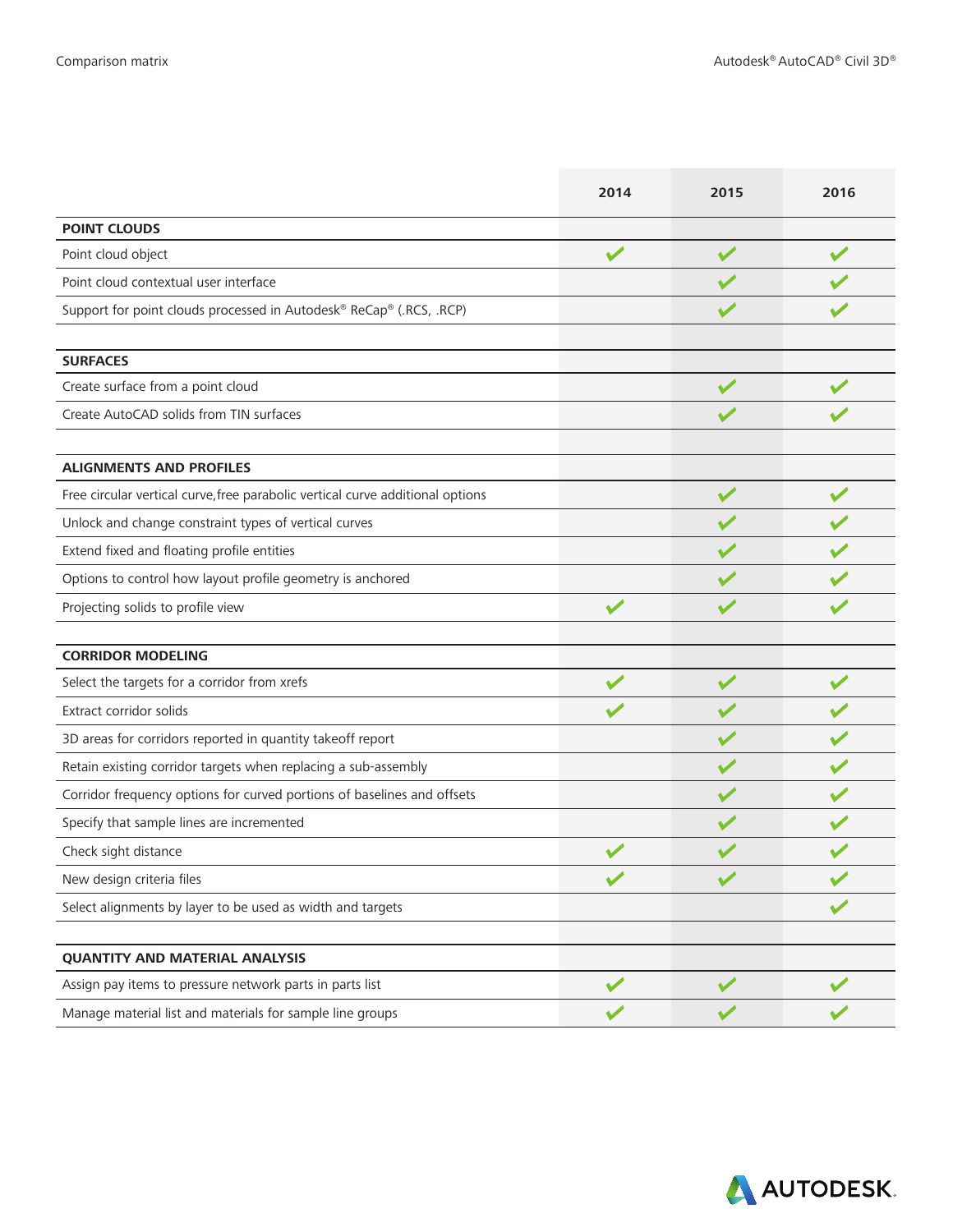|                                                                            | 2014                 | 2015         | 2016         |
|----------------------------------------------------------------------------|----------------------|--------------|--------------|
| <b>SECTIONS &amp; SECTION VIEWS</b>                                        |                      |              |              |
| Create sections of projected AutoCAD solids                                | $\checkmark$         | $\checkmark$ | $\checkmark$ |
| Create sliced solids of pipe networks                                      |                      |              |              |
| Control the direction of sections in section views                         |                      |              |              |
| <b>SUBASSEMBLY COMPOSER</b>                                                |                      |              |              |
| Offset geometry                                                            |                      | $\checkmark$ | $\checkmark$ |
| View target parameters in preview                                          |                      |              |              |
| Apply AOR setting available for applying superelevation<br>or cant to link |                      |              |              |
| Input/Output parameter types for applying superelevation                   |                      |              |              |
| Cant tab for viewing cant effect on a rail subassembly                     |                      |              |              |
| Loop geometry support                                                      |                      |              |              |
|                                                                            |                      |              |              |
| <b>PRESSURE NETWORKS</b>                                                   |                      |              |              |
| Create pressure networks from objects                                      | $\checkmark$         | $\checkmark$ | $\checkmark$ |
| Edit multiple pressure network parts in plan view by sliding or moving     | $\blacktriangledown$ | $\checkmark$ |              |
| Edit multiple pressure network parts in profile view by slope or elevation |                      |              |              |
| Use the 3D plane compass setting to rotate the compass plane               |                      |              |              |
| Use the rotate grip to rotate pressure fittings and appurtenances (model)  |                      |              |              |
| Add pressure networks to section views                                     |                      |              |              |
| Display crossing pipes in profile view                                     |                      |              |              |
| Sort pressure network part list by size                                    |                      |              |              |
| Create AutoCAD solids from pressure pipe networks                          |                      |              |              |
| <b>PIPE NETWORKS</b>                                                       |                      |              |              |
| Create AutoCAD solids from pipe networks                                   |                      |              |              |
| Create exclusionary catchments                                             |                      |              |              |